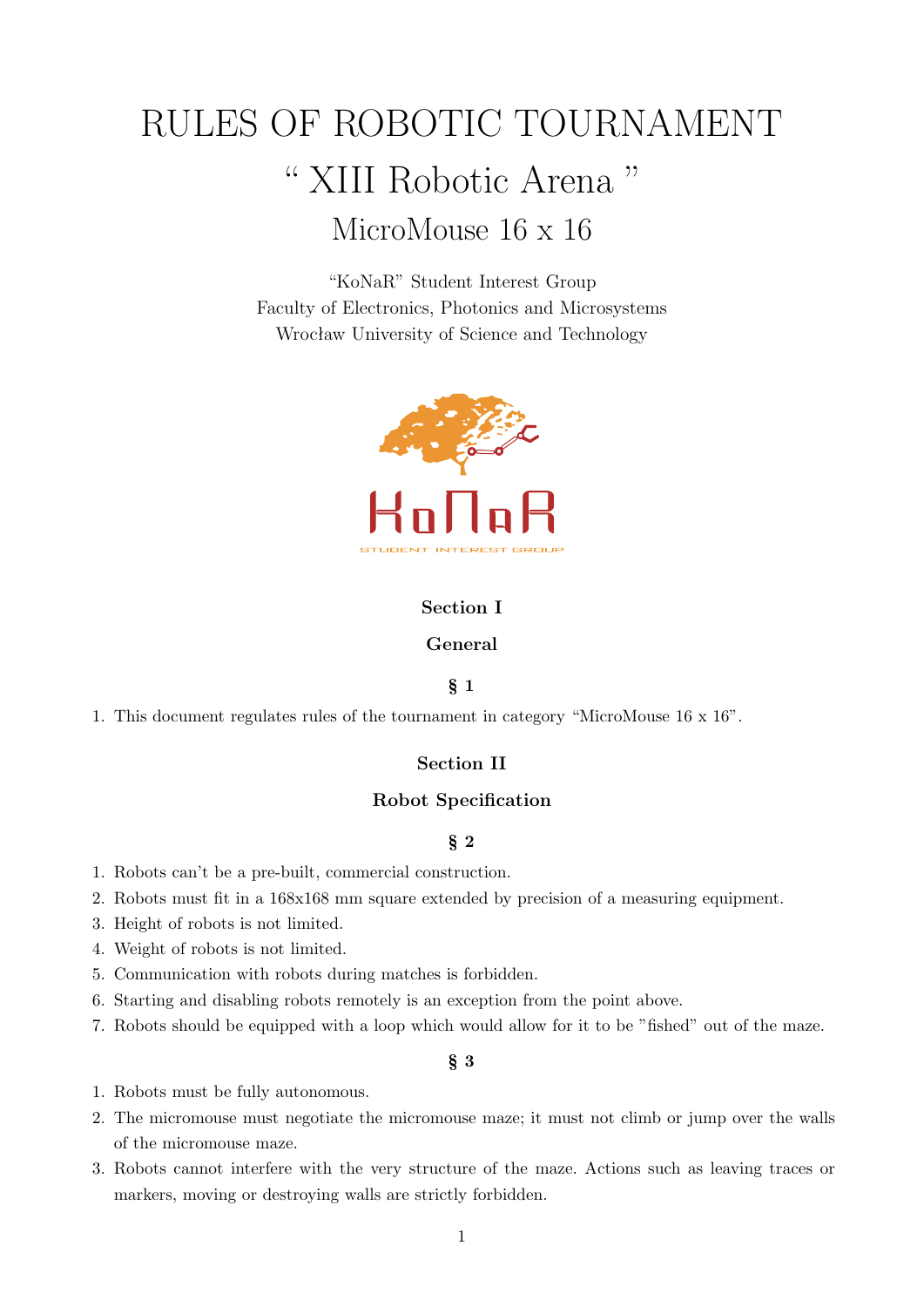4. Robots' functionality cannot be dependent on varying environment during tournament, such as lighting (from dusk to bright reflectors), smoke, loud music or laser effects. The show may be lit by regular lightbulbs, halogens, energy saving lightbulbs, fluorescent lamps, LEDs and other lightsources common in households. Organizers have no control over street lighting near windows of the building. During the show it will be forbidden to use camera flashes and other intense light.

#### **Section III**

# **Maze Specification**

# § **4**

- 1. The maze shall comprise 16 x 16 multiples of an 18cm x 18cm unit square.
- 2. Outside walls of the maze make up a 288x288 cm square.
- 3. The outside wall shall enclose the entire micromouse maze.
- 4. Walls of the maze are 12 mm thick (meaning that the operational field for the robot can e as little as 168x168 mm square) and at least 50mm tall.
- 5. Walls of the maze are white coated plywood with red top.
- 6. Floor of the maze is black coated plywood (or similar material).
- 7. Posts of the maze are white coated aluminum or 3D printed using white filament.

#### § **5**

- 1. Starting point of the maze is located in one of four corners of the maze and is surrounded by three walls.
- 2. Goal of the maze is located in the middle of the maze and is composed of four neighbouring pools.
- 3. A start sensor may be placed at the boundary between the starting unit square and the next unit square. A destination sensor may be placed at the entrance to the destination square. Time may be measured by these sensors.
- 4. The maze can contain any types of connections and crossings, including such that render "left/right hand" algorithms never reaches the goal.
- 5. Multiple paths to the destination square are allowed and are to be expected.

# **Section IV**

## **Competition**

#### § **6**

- 1. Before the runs begin, contestants will be given access to a smaller maze for tests and preparation.
- 2. Tournament will consist of one stage.
- 3. Every robot has a right to one run.
- 4. Order of robots will be decided and published by judges on the day of the contest, after list of contestants is set and closed.
- 5. At a time decided by judges, before first run and revealing of the maze, all robots must be taken to a judge's table. After this they may not be modified or reprogrammed.
- 6. If contestants had access to the maze for testing and calibration purposes before runs, it will be reconfigured.
- 7. Results will be announced after judges count final scores.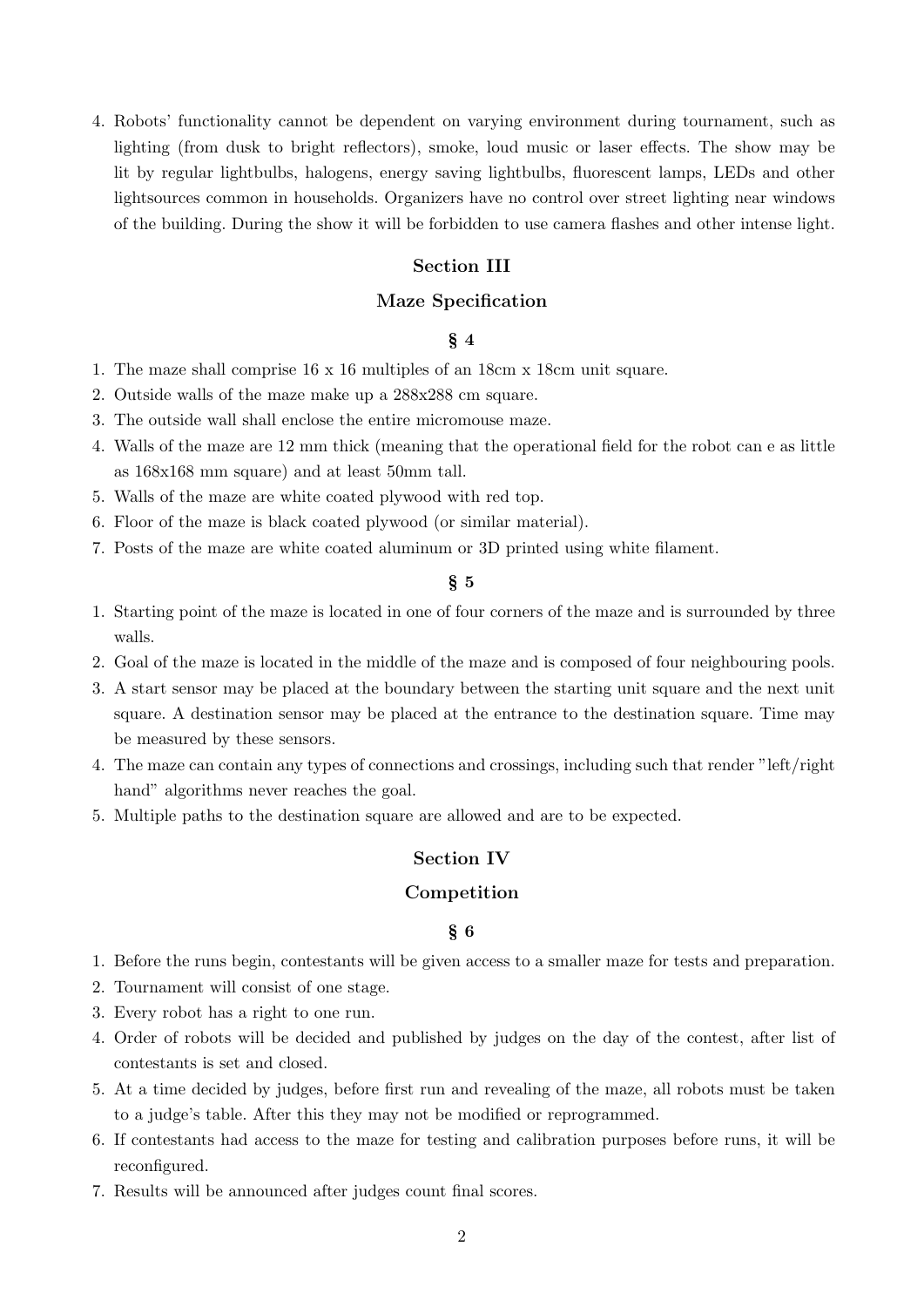#### **Section V**

## **Runs**

#### § **7**

- 1. "Run" is an exploration of the maze by a robot.
- 2. Each micromouse is allowed a maximum of 10 minutes to perform.
- 3. Run time will be measured with a stopwatch.
- 4. The maze is considered solved upon reaching finishing line.
- 5. Solve time is measured from the moment robot crosses the starting line. It may be crossed multiple times, each creating new solve time.
- 6. Solve time will be measured by light sensors. In case of malfunction of said sensors, it will be measured by the judge, using second stopwatch.
- 7. During the run robots may attempt to solve the maze multiple times.

## § **8**

- 1. Starting field will be designated by a judge.
- 2. At the start of the run robot may be recalibrated run time will still be counted, but contact with the robot will not result in any time penalties.
- 3. Robot's algorythm can not be changed during recalibration.
- 4. Robot leaves the starting point on judge's signal.
- 5. If the robot leaves starting point before the signal, run is stopped and then redone. It is considered a falstart.
- 6. Two falstarts disqualify the robot.
- 7. In case light sensors are in use in stead of a stopwatch, robot does not need to wait for judge's signal. Points 4, 5 and 6 of catch 8 are not in force.
- 8. During a run contact with the robot is allowed for basic maintenance including small mechanical repairs and/or wheel cleaning. This does not result in time penalties, but time is still counted.
- 9. Contact described above can't be longer than 30 seconds.
- 10. Run can be stopped and resumed on demand of contestants.
- 11. Robot's constructors may wish for unlimited number of breaks.
- 12. During the break modifying robot's algorithm and recharging/replacing the battery is not allowed.
- 13. Time of all breaks can not exceed 10 minutes.
- 14. After resuming the run robot is placed on the starting point and loses half of the remaining run time.
- 15. Initial calibration and all other contacts with the robot may be monitored by a judge.
- 16. Run is finished after 10 minutes reduced by penalties.
- 17. Run can be finished earlier on demand of contestants.
- 18. After solving the maze, the robot may be returned to the starting point by the contestant or come back on its own. Time is counted during the return.

#### § **9**

- 1. Freeing a stuck robot is considered a "push".
- 2. A judge decides whether the robot is stuck in the maze.